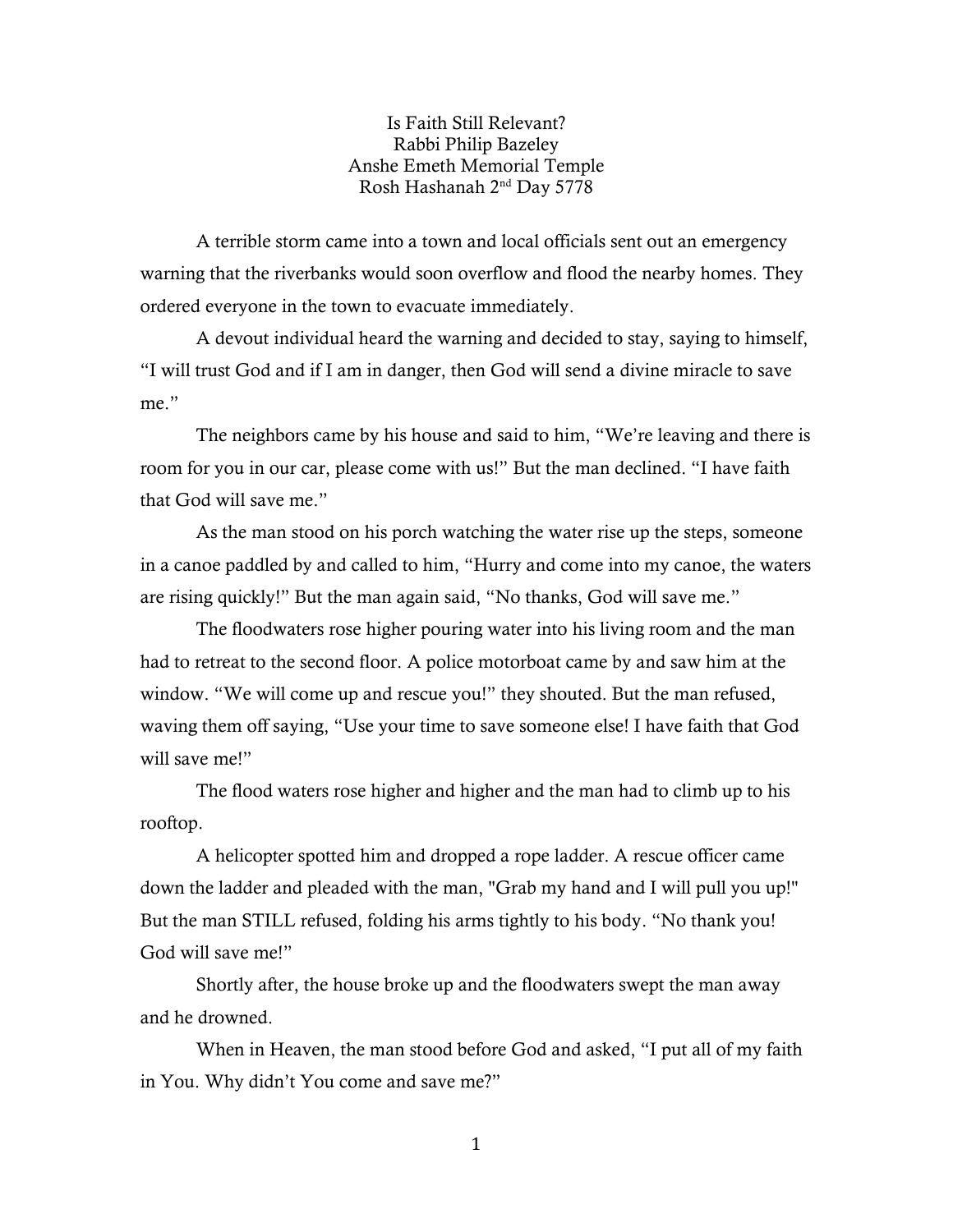And God said, "Son, I sent you a warning. I sent you a car. I sent you a canoe. I sent you a motorboat. I sent you a helicopter. What more were you looking for?"

I have always been fond of this witty story and usually take great joy in telling it, but over the past few weeks, it has become more somber for me. In places like Huston and Florida, we have seen more than a car or a motorboat, and even a plethora of Coast Guard helicopters act as the emissaries, the *Malechai Hasherat*, Ministering Angels of God, zipping around doing their best to save everyone. Some went with them, and others did not and some, no matter how far they ran or how well they hid or barricaded themselves in, they were not able to escape the fury of Mother Nature. That was in Texas and Florida, but what about the Caribbean for which there was no escape? To me, the point of this vignette is not to cast blame on the man who stayed and perished but to follow up on his question of, "God, where are you during the storms of our lives?"

In the aftermath of these storms, in print and media, the number of times I have seen God's name mentioned has exponentially increased. This happens anytime there is a disaster – God's numbers always go up. But just because people are invoking the name of God, it doesn't mean that it's all positive numbers.

There have been plenty of individuals that have an opinion on where God was during these hurricanes. On Facebook and other media, I have witnessed a plethora of people claiming that it was Divine Punishment for our acceptance of same-sex marriage… oh, wait, no that wasn't it… it was that our country now condones Neo-Nazis… oh wait, not that's not what I saw.. the last rant I saw was that God was punishing the people of Houston for their wanton abuse of the land. Essentially they believe that God is punishing us for whatever they think is wrong with society and it's all those other people's fault. That's one side of the "where is God?" debate. Perhaps one could consider the middle ground of the "Where is God?" spectrum the belief that God is not found in the blowing of the winds, but in the hands and arms of the rescuers and all those sending aide…these *Malechai Hasharet.* Then at the other extreme is the belief that there is no God, that climate change is what made these storms particularly bad. By the way, God's existence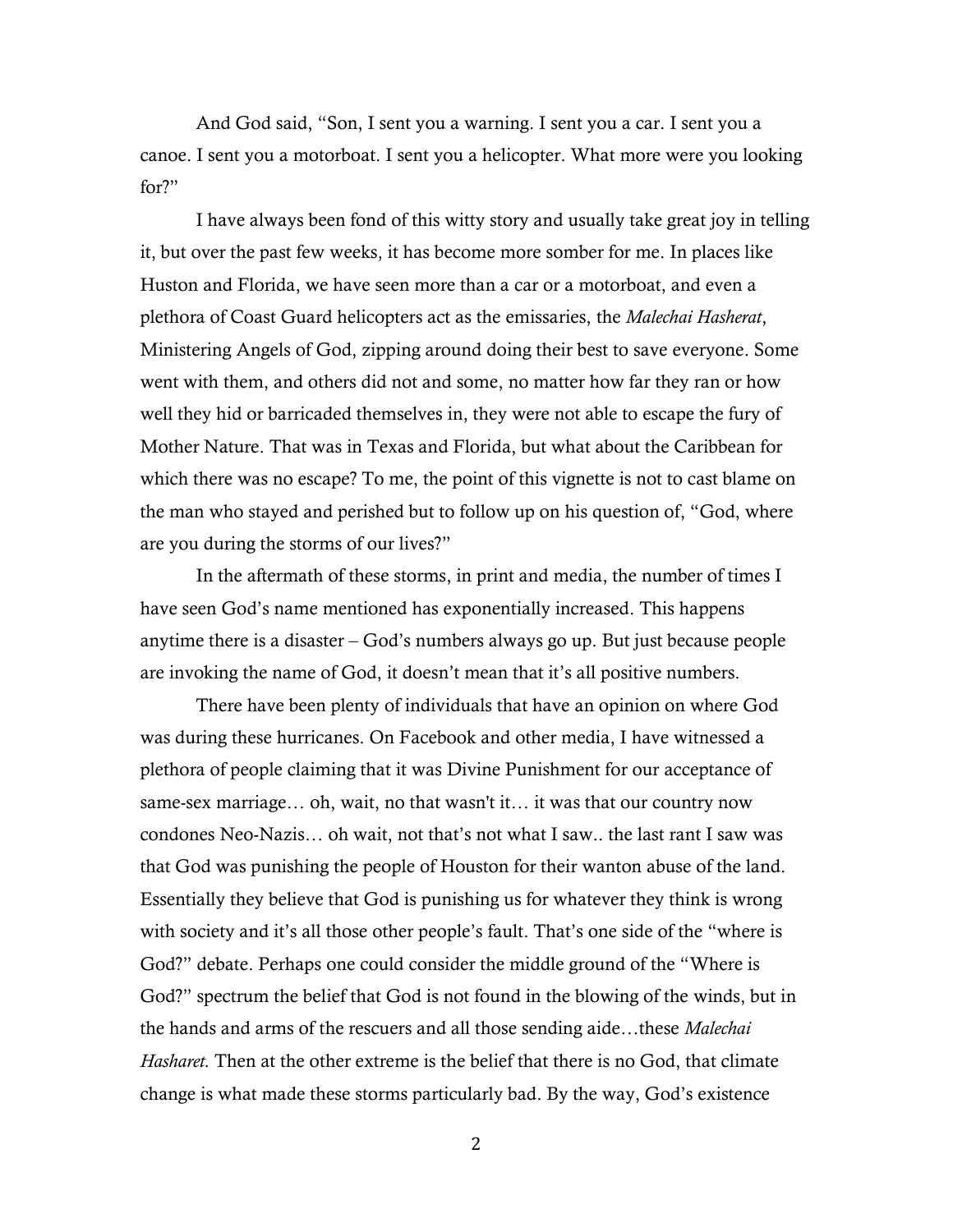doesn't negate climate change, there can be climate change and there can also be God, the two aren't mutually exclusive. However, on the whole, what a broad sense we have of God and where God's place is in the world. How different we all feel about how God works God's wonders and where our certainties about those wonders lie.

I was watching the news last week after Hurricane Irma came through Florida. I saw a segment that showed two homes. One house, utterly destroyed, the other, completely fine. The owner of the house that was untouched proclaimed that God saved her family. The other owner wondered what she could have done to have deserved God's wrath.

Sure, one answer could be that the first individual was an upstanding citizen, always giving to worthy causes and was the epitome of moral and ethical behavior and the other did something to merit God's wrath. Perhaps she violated one of the laws of which there is a high penalty like the laws of *Shatnez,* and she was dressed for the storm wearing a garment made of both linen and wool. Although looking out into the congregation today, my guess is many of us are violating *Shatnez* right now and yet, the dome of our congregation appears to still be firmly attached to its supports.

Perhaps the answer is less metaphysical. Perhaps it's because the first house, as the woman recalled, had been rebuilt following Hurricane Andrew. Thus, it had reinforced concrete walls and foundations and had hurricane-proof glass and shutters, while the other house had weathered Andrew with no significant damage and therefore did not have these necessary improvements. Perhaps if God could answer this woman's pleas for meaning God might say, "It wasn't me," or "You're looking for me in the wrong direction."

When men with over-inflated egos are trying to prove their self-worth by threatening nuclear fire, "God, where are you?" All these storms can not only breed fear, but they and their aftereffects can also breed apathy and the loss of faith. "How do I stand and weather these storms? How does my faith weather these storms? There is such devastation in the world, if there is a loving God, how could these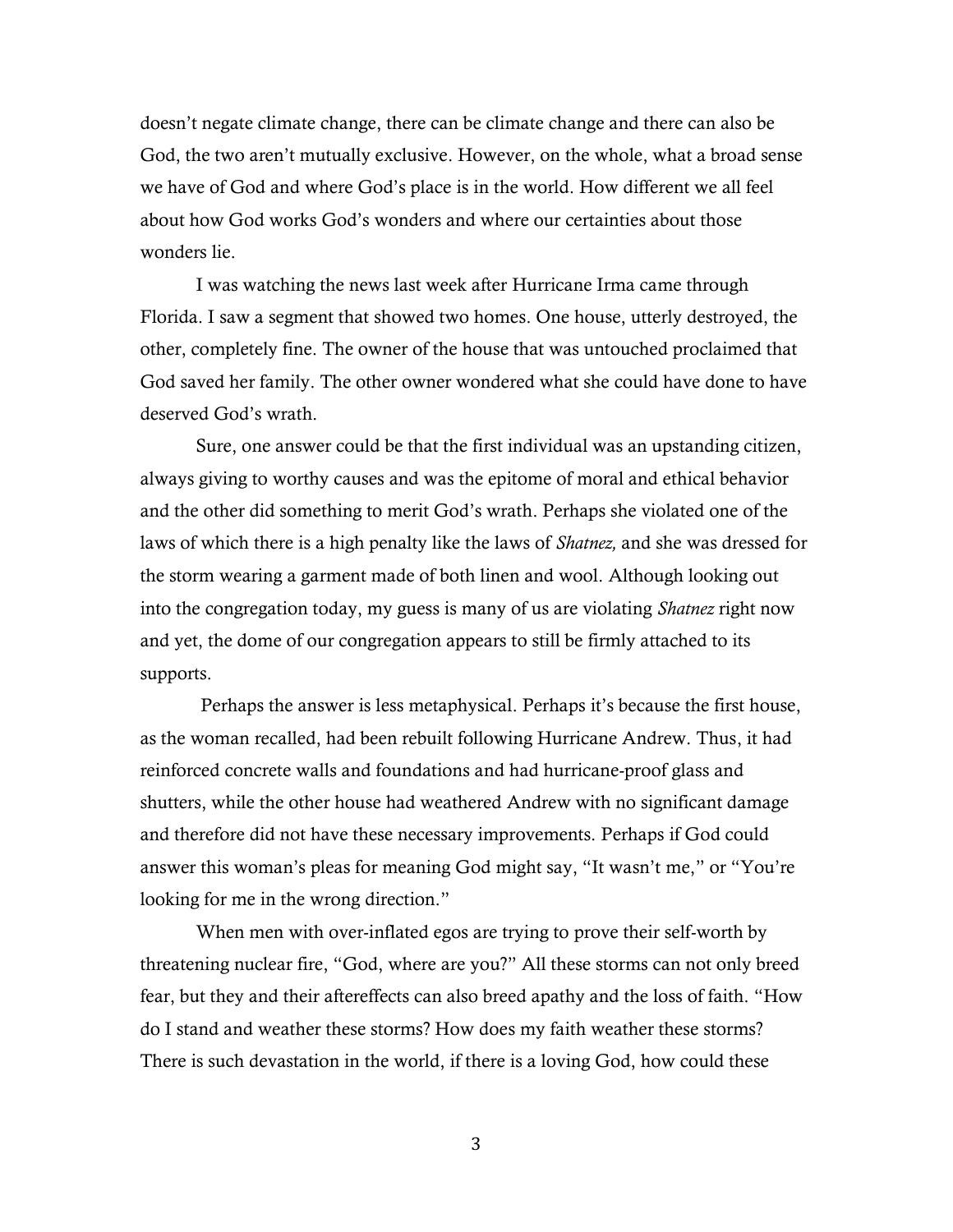events have been allowed to occur? Perhaps God is not even in these responses to the storm; perhaps it's just plain old human kindness?"

I teach a class for our 10<sup>th</sup> and 11<sup>th</sup> Grade students called "Wrestling with God." Our classroom is a safe place where we can ask tough questions, and wrestle with our beliefs. Two Sundays ago we wrestled with the question, can a Jew still be considered a Jew if they are an atheist or an agnostic. They wrestled greatly with the notion of a faithless Jew. Some articulated that faith was a necessity, while others questioned whether faith was still relevant in modernity – that there are other things that unite us as a people. We did come to one firm conclusion which was that faith is a tough topic to talk about. It's easy for them to say they are Jews, but to say that they are people of faith or to discuss their faith is hard for them, as I am sure that itis difficult for many of us.

There is a story that I'm about to share with them to help them think about their faith, and I would like to share it with you now. It's from a collection of short stories known as Friedman's Fables written by renowned scholar Rabbi Ed Friedman of blessed memory. This one is entitled, *American Holly*:

There was a certain holly tree whose owner, when it was very young, planted it close to the foundation of his house to shelter the tree from the icy blasts of winter. He had done right. For it is the way of young, board-leafed evergreens to lose their vital moisture to the evaporation of the winter winds.

As time went by, however, the holly grew and soon found itself competing with that which had protected it during early life. The owner, therefore, decided to let the plant have more room. Carefully, early one spring, he dug up the sprouting tree and replanted it some distance away so it could branch out in all directions. As with the initial planting, the owner did everything with care; the roots were embalmed in a big ball of earth, a moat of mud surrounded the new site to keep the rain from running away, a deep protective blanket of the finest mulch covered the area about the slowly thickening trunk, and fertilizer, again only the finest grade, was liberally applied.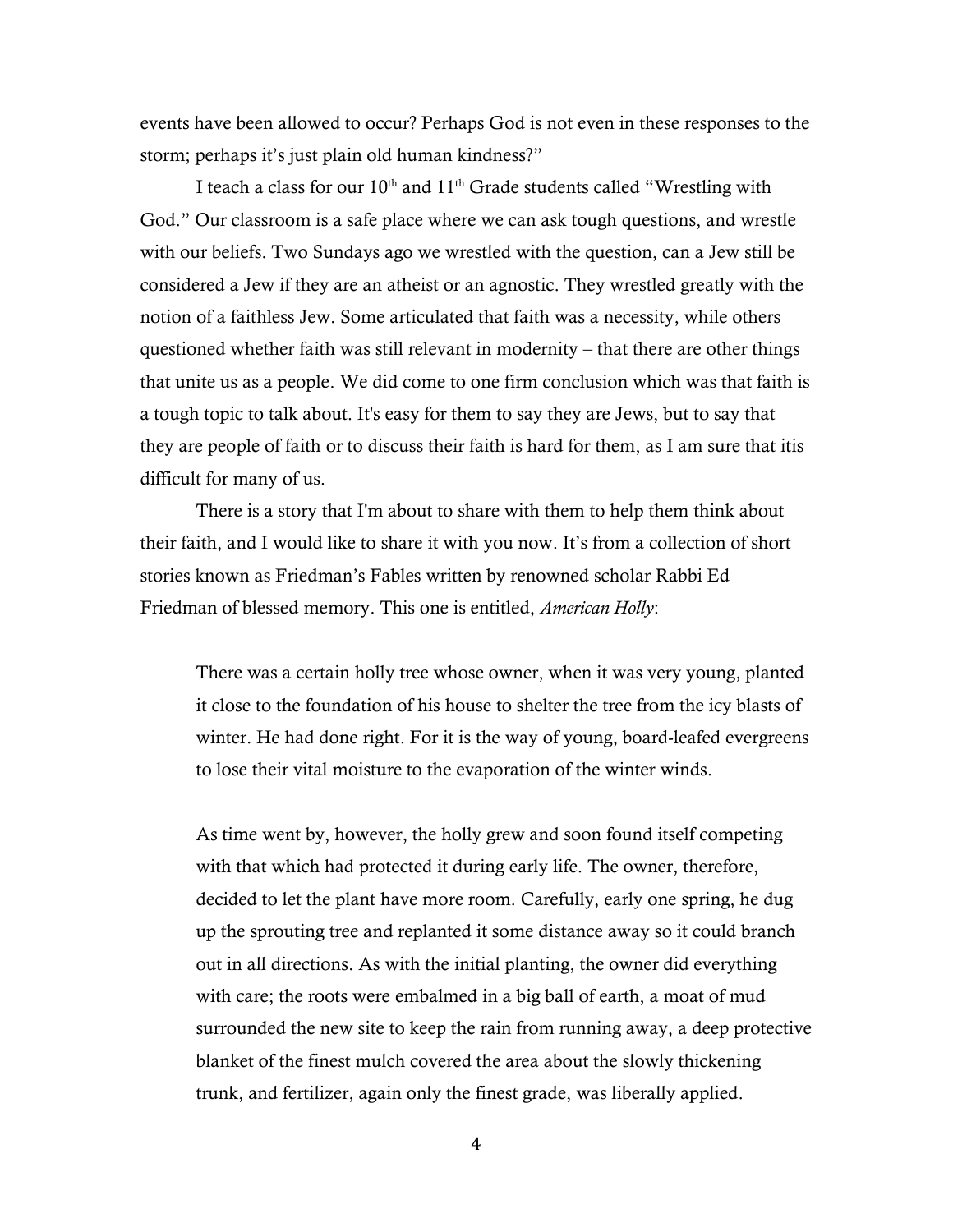But all did not go well, despite the best intentions and the kindest care. The holly began to lose its leaves. Some were lost every year, of course, but others had always quickly blossomed to take their place. This time the dying leaves were not replenished. Something different was at work.

Perplexed by this unexpected turn of events, the owner gave his tree more care. He borrowed some books from the library to see what he could learn. He wrote to garden experts in the newspapers. Perhaps some blight or other noxious influence had come into the area, though he had read no warnings. He frequented the best garden shops and asked the old-timers what they did on such occasions.

Every question brought an answer; every question acquired more than one answer, if asked more than one time. And with each new suggestion, tale or remedy he heard, the owner hurried back and tried anew. But nothing worked.

Each morning when the owner awoke he found that more leaves had fallen to the ground. Each week another branch was dead. Should these be allowed to remain on the trunk? Can life flow again through such hardened wood? Or does the dead decay and add decay to the living nearby?

When fall came, the holly was a sorry sight. Few leaves were left, and most of them were turning brown. The frost came, and then it was too late in the year to try more remedies. But the owner hadn't ceased to care.

Every morning as he went to work, he saw the tree and wondered where he might have erred. Sometimes in the middle of the night, if he could not sleep and happened by the window, he would stop and stare. If there was moonlight, the branches, now so sparse of leaves, seemed even more bare.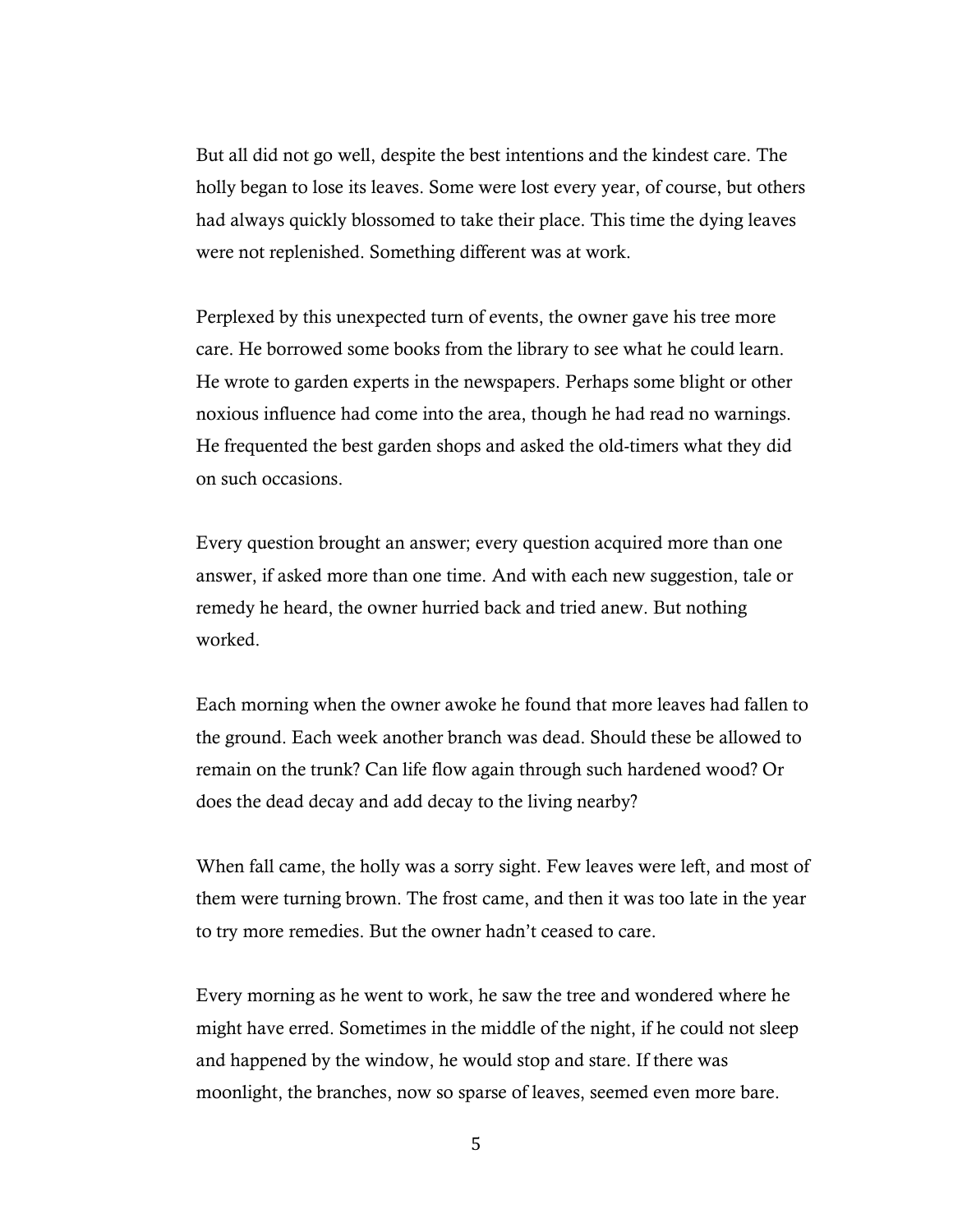Several times that winter it snowed, and the fall covered the lower, thicker part of the trunk so that the remainder looked like some cast-off limb that had fallen from a taller tree and javelined its way into the ground.

With the spring thaw, the holly's owner hoped again and waited for the buds. Perhaps with so few other leaves to share nutrients, there would be more than ever. But no. If anything, there were fewer.

Still the owner tried: more fertilizer, a newer, softer blanket of mulch, further, careful pruning of the tips of the limbs, water with every day sun. But the holly did not respond.

One day during the early summer before the owner was about to leave for a vacation, he was preparing his other plants for some weeks without attention, and he came upon his sorrowful tree. Gingerly he pruned each little limb that had died. He would bend each back gently to see if the sign of life – the rubbery flexibility – was there, and if so, he let it snap softly back into place; if not, with his clippers, as always, at the proper angle, he sheared it near the base, as always at the proper place. This time, however, something changed in his heart. Rather than pity, he began to feel anger.

Suddenly, he began to cut without checking carefully to be sure the limb was dead. Faster he began to clip, faster and with gusto, indiscriminately, this way and that, this limb and that, and then, in rage, the trunk itself. And when he finally stopped, exhausted, his heart thumping, all that faced him was a scraggly stick that came up to his nose. He hung his shears away and left with his family. Only once while they were gone did he think about the tree, and he said to his wife, "I'll dig it up when we return."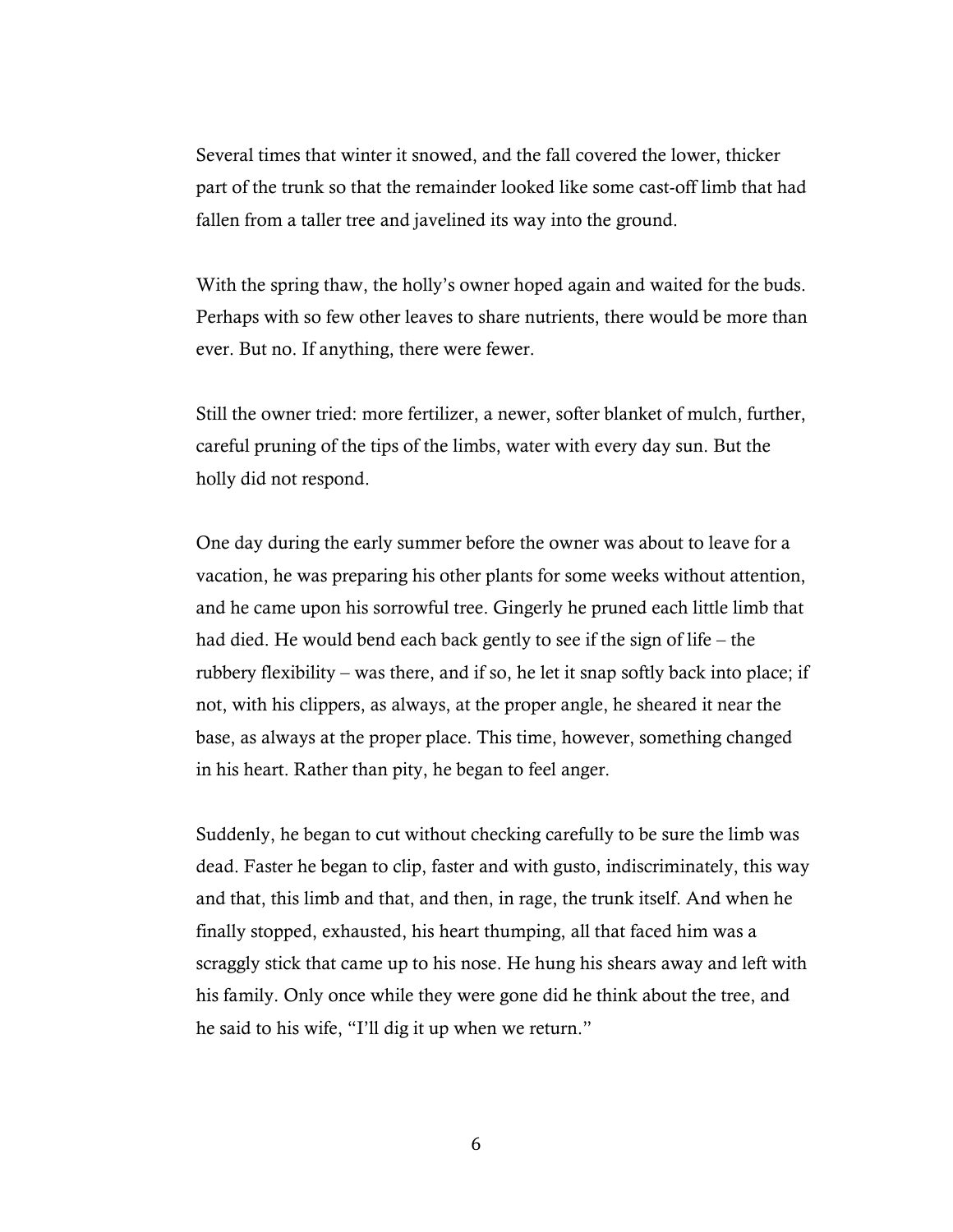But when they returned something had changed. As they drove up, at first from the distance, and then with closer view, all could see the holly now bristling green. From every cut and wound and point from which a parted limb had gone, a hundred prickly scorning tongues.

While this story may have multiple applications to our lives, when I first read this story, I immediately thought of faith. How wonderfully our faith grows when we are young, when it is kept sheltered and nourished. Like the kids in our religious school, they grow tall and strong with their faith, not too unlike the holly tree. But our students can't live here protected forever and their curiosity grows – like it ought to – and they shoot out new roots and branches yearning for answers. That which gave them security can now be holding them back and get in their way. So we transplant them and give them new soil and space to grow. We give them tough questions and dilemmas to wrestle with to help them deal with their new environment and help them gain a greater sense of their budding Jewish identity. We provide for them a more mature way to see the world. But we live in troubling times and the elements are tough on them and their faith; just like the tree that could not thrive.

Just for a moment, I'd like us to think of our lives, or even our identity as Jews, as being a garden. Picture all the various trees or plants that reside within that garden. Each of these plants represents different aspects of our identity and in particular, the things we do to maintain a Jewish identity. Perhaps there is a "Tree of *Talmud Torah*" the study of Torah (you could even call it the "Tree of Knowledge of Good and Evil" whose fruit is delicious). Perhaps there is the "Tree of *Tikkun Olam*" whose fruit beckons you to acts of social justice. Or perhaps there is the "Tree of *Bichor Cholim*," of visiting and caring for those who are sick and in need of care and concern. Perhaps there is a "Tree of *Ohavei Trabut*," A tree that is radiant with Jewish life and culture whose gifts range from music and theater to corned beef and pastrami (or for some, maybe tongue) on rye. As Jews, we should be tending all these trees and we, as your clergy, try to give you as many opportunities as we can to water these trees and to nurture them here at the Temple. But it's not always easy to tend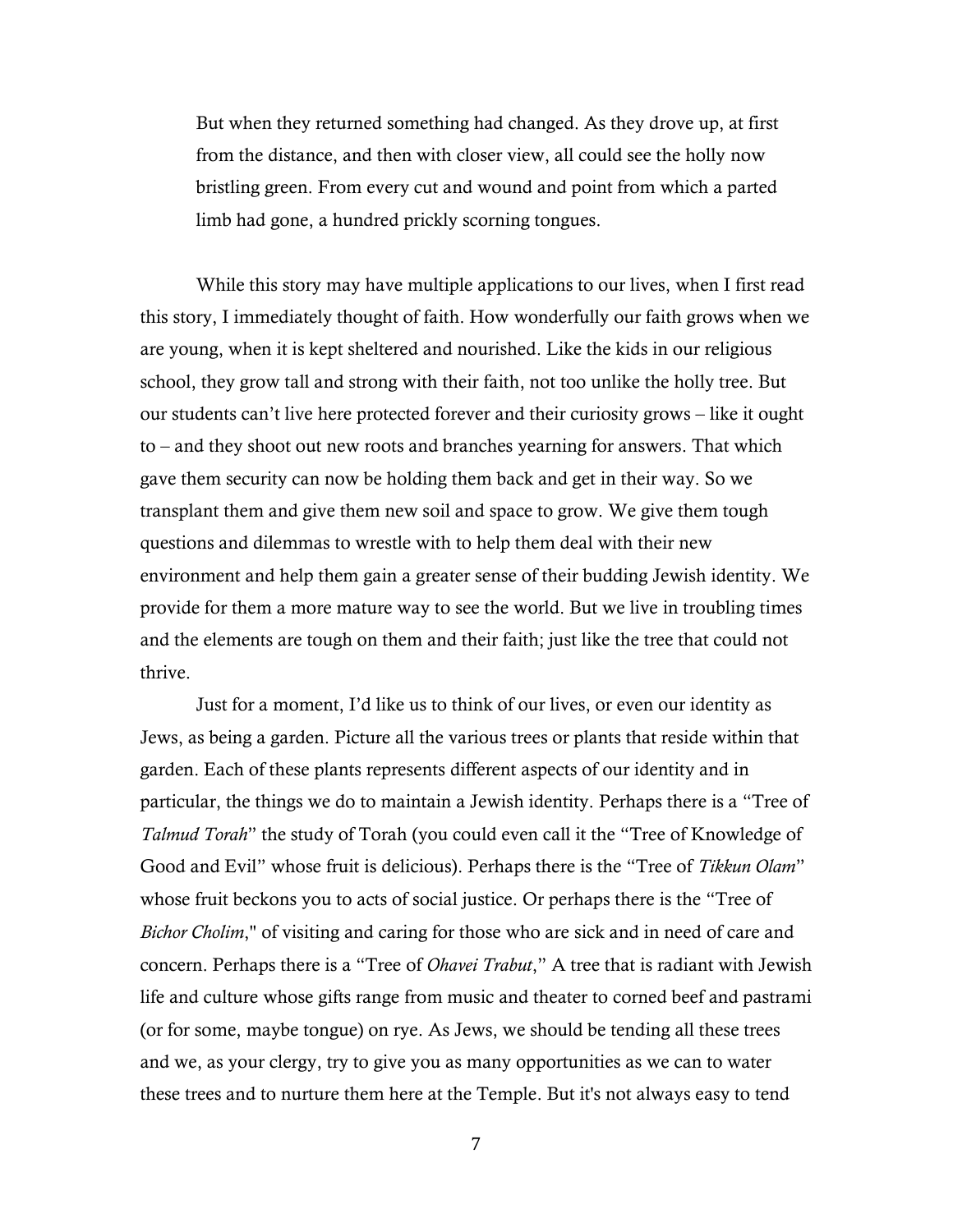them all, and I suspect that for many of us our "Trees of Faith" may be the harder ones to care for, to engage with and to nurture. My guess is that for many of us, when presented with the challenges that our teens wrestled with we either stopped engaging or left the tree untended to see what it would do. In some cases, these trees blossomed, in some cases these trees aged rather poorly.

How many of us, like the gardener in our story, have gotten frustrated at our own "Trees of Faith" and have hacked away at them? We hack away when we don't take the time to look for grace in the world, when we don't delve further into that which bothers us, or when we let our wonderings turn into aimless wanderings. It's easy to get frustrated when we try to nurture our faith in the same way that we used to, and then it doesn't come back like it used to. Many of us had discarded the tree before it had time to regrow, to find new life. How many of us, like the holly tree, have discovered that we have built up a resistance to the healing process; that we rationalize God away before we even search for divinity?

I often wonder what makes someone, or something, go contrary to its nature and build up resistance to something that will make it grow stronger. There are plenty of times in my own life, which I'm sure you can all empathize with, that I know doing something a certain way will make everything better and yet, I can't bring myself to do it. I spend more time and energy avoiding the issue then I would have expended doing it straight away. If only I would listen to that inner voice, it would all be so much better.

The same is true with God. At least in Reform communities, it is tough to talk about God. It's one thing to read the prayers, to study Scripture or Talmud, it's another to talk about faith and certainty and doubt. Even at my seminary, God was rarely discussed in a "what do you believe in?" sort of way.

When it comes to nourishing and repairing our faith, perhaps we are sometimes the resistance. What is it that causes us such resistance? Is it our fear of failure? Is it our fear of doubt? I often think of Moses and his faith. His faith might have been different than ours; he did speak to God directly through a burning bush. He did witness the plagues in Egypt and the splitting of the Reed Sea. Those are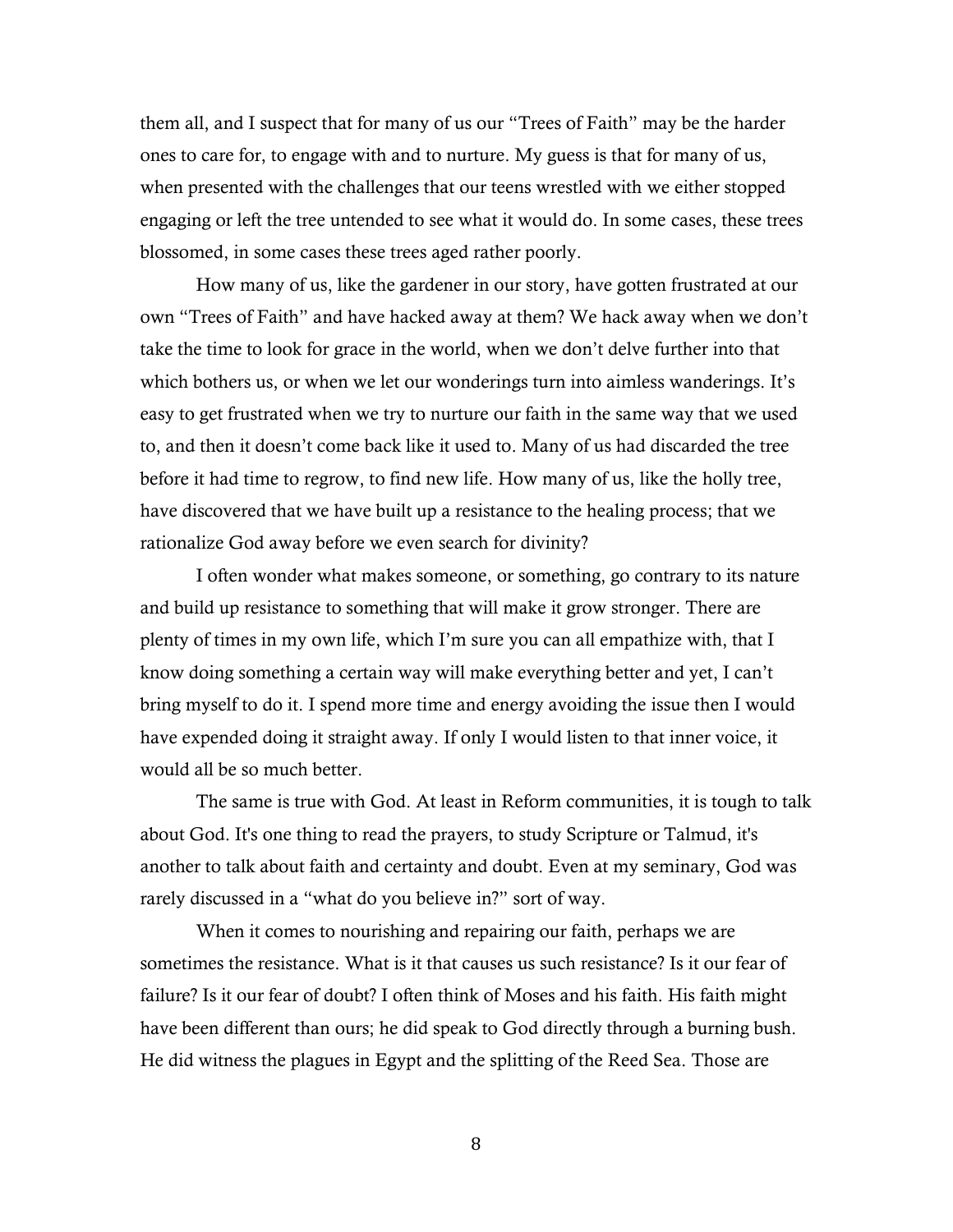some pretty good events to build a rock-solid faith upon. And yet, and yet, he had great moments of doubt.

In a few weeks during Sukkot, we will read a story from the Book of Exodus when God and Moses are up on Mount Sinai. Right before receiving the Ten Commandments for the second time Moses has a moment of doubt and asks God for the ability to look upon the Divine and see God with his very own eyes. God responds to Moses by putting him in the cleft of a mountain and as God passes by God blocks Moses's view so that Moses may only look upon the back of God – he can only see where God has been.

It seems, from this narrative, that God knows that absolute certainty is a bad thing. That there are some aspects of our relationship with God that must remain elusive to us. The truth is that absolute certainty can make one's faith so rigid that it will snap and break like the dead limbs of the holly tree. God seems aware that doubt can be something that keeps faith flexible and full of life.

Doubt is not something to be feared it should be embraced and encountered with to help faith grow. Doubt can be like the hacking of the tree in the story. The tearing down of erroneous beliefs and notions that will let new life return. Don't worry about taking away past assumptions if it means your faith will be able to grow back stronger and fuller.

Doubt can sometimes be the nutrients we need to let faith grow. If we keep feeding our faith the same nutrients and it doesn't thrive, doubt lets us know that it's time for new nutrients: new questions and new thoughts when it comes to where God is in the world and what God expects of us; new questions and thoughts and deeper study of theology and faith and reason. Apathy can make us believe that because the old model that worked now doesn't, our faith is obsolete and there is nothing else. However, doubt, when used carefully, can beckon us to search for more.

Faith is part of who we are as Jews and yes, sometimes it's easier to not think about faith or God and instead think of actions, like *tikkun olam*, or Torah Study or Jewish culture to satiate our desires to have a Jewish identity, but our identity as Jews can suffer greatly if we don't also think of our faith. Our faith is what calls us to